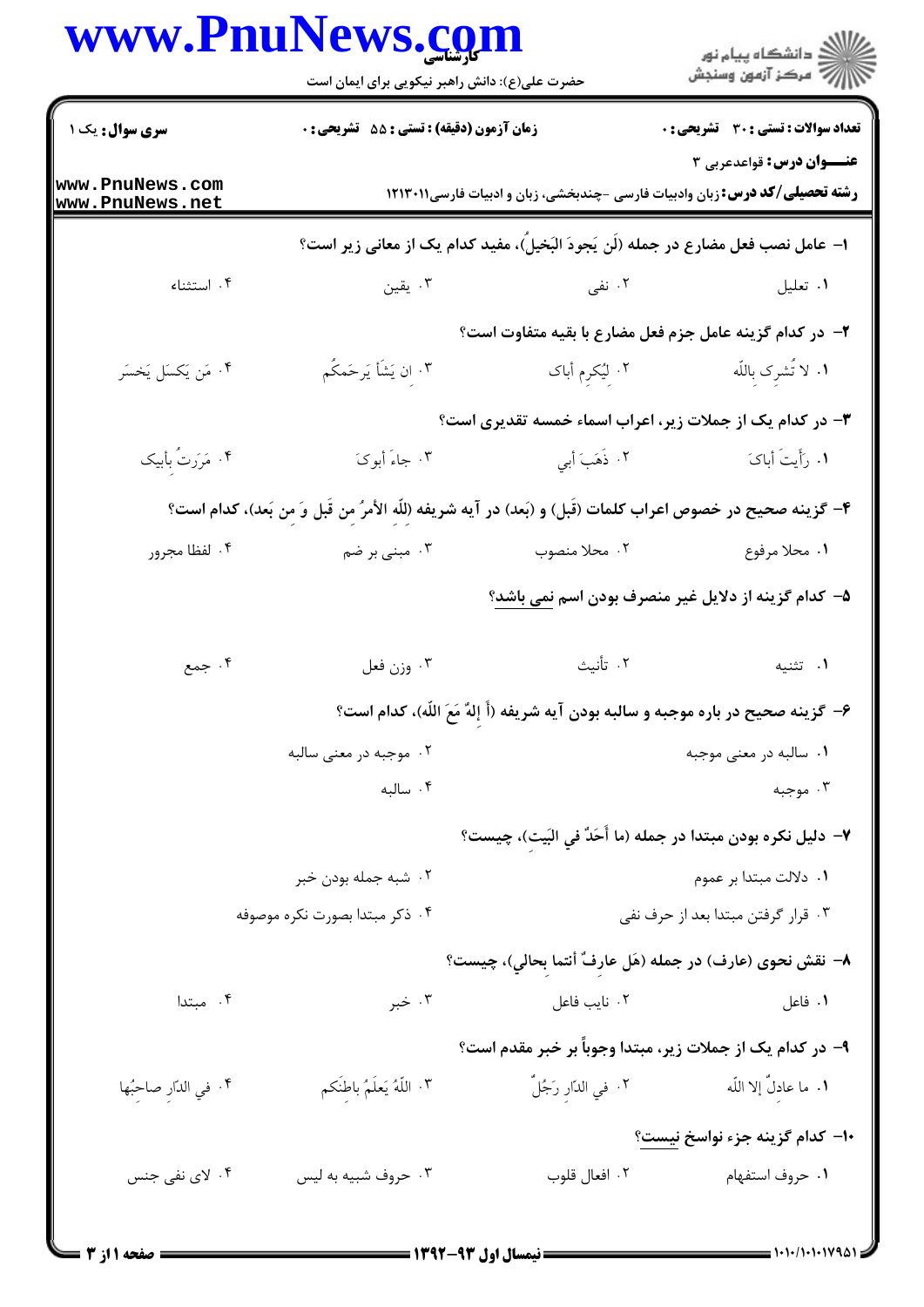## www.PnuNews.com

|                                    | www.PnuNews.com<br>حضرت علی(ع): دانش راهبر نیکویی برای ایمان است                                                         |               | ِ<br>∭ دانشڪاه پيام نور<br>∭ مرڪز آزمون وسنڊش                                                                                 |
|------------------------------------|--------------------------------------------------------------------------------------------------------------------------|---------------|-------------------------------------------------------------------------------------------------------------------------------|
| <b>سری سوال : ۱ یک</b>             | زمان آزمون (دقیقه) : تستی : 55 گشریحی : 0                                                                                |               | تعداد سوالات : تستي : 30 - تشريحي : 0                                                                                         |
| www.PnuNews.com<br>www.PnuNews.net |                                                                                                                          |               | <b>عنــوان درس:</b> قواعدعربي ٣<br><b>رشته تحصیلی/کد درس:</b> زبان وادبیات فارسی -چندبخشی، زبان و ادبیات فارسی1۲۱۳۰۱۱         |
|                                    |                                                                                                                          |               | 11- كدام يك از افعال ناقصه زير، غير متصرف است؟                                                                                |
| ۴. أمسي                            | ۰۳ صارَ                                                                                                                  |               | ٢. ليسَ<br>۱. مازالَ                                                                                                          |
|                                    |                                                                                                                          |               | ۱۲- در کدام یک از جملات زیر، همزه (انَّ) باید مفتوح باشد؟                                                                     |
|                                    | ٢. آلا انَّ العُلَماءَ مَصابيحُ الأزمنَة                                                                                 |               | ٠١. قالَ انِّي عَبدُاللَّه                                                                                                    |
|                                    | ۴. انَّ اللَّهَ غَفورٌ حَليمٌ                                                                                            |               | ٣. ظَنَنتُ انّکَ قائمٌ                                                                                                        |
|                                    |                                                                                                                          |               | ١٣- نوع (ما)، در آيه شريفه (إنَّما يَخشَي اللَّهَ من عباده العُلَماءُ) چيست؟                                                  |
| ۰۴ کافّه                           | ۰۳ نفی                                                                                                                   |               | ۰ <mark>۱</mark> زائد مستخدم کنیم است. است به لیس است که به ایست که به ایست که به ایست که به ایست که به این که به این که به ا |
|                                    |                                                                                                                          |               | 1۴– اسم (لاتَ) در جمله (لاتَ وَقتَ نَدامَة)، كدام است؟                                                                        |
| ۰۴ ضمیر مستتر هو                   | ۰۳ ضمیر مستتر هی                                                                                                         |               |                                                                                                                               |
|                                    |                                                                                                                          |               | ۱۵– کدام یک از افعال مقاربه زیر بر نزدیک شدن وقوع خبر دلالت دارد؟                                                             |
| ۰۴ کادَ                            | ۰۳ خری                                                                                                                   | ۲. عَسى       | ١. أَخَذَ                                                                                                                     |
|                                    | ١۶- نقش نحوى (الّذين) و (اَمواتاً)، در آيه شريفه (لا تَحسَبَنَّ الّذينَ قُتلوا في سَبيل اللّه اَمواتاً) به ترتيب چيست؟   |               |                                                                                                                               |
|                                    | ۰۲ فاعل، مفعول مطلق                                                                                                      |               | ۰۱ مفعول به اول، مفعول به دوم                                                                                                 |
|                                    | ۰۴ فاعل، مفعول به                                                                                                        |               | ۰۳ مفعول به، مفعول له                                                                                                         |
|                                    | ١٧- نقش نحوى (قَليلاً) در آيه شريفه (وَ إذ يُريكَهم اللَّهُ في مَنامکَ قَليلاً وَ لَو أَراكَهم كَثيراً لَفَشلتَم)، چيست؟ |               |                                                                                                                               |
| ۰۴ مفعول له                        | ۰۳ مفعول فيه                                                                                                             | ۰۲ مفعول مطلق | ۰۱ مفعول به                                                                                                                   |
|                                    |                                                                                                                          |               | ۱۸− نقش نحوی اسم اشاره در جمله (اَکرَمتُ عَلیّاً ذلکَ الاکرام)، چیست؟                                                         |
| ۰۴ مفعول به                        | ۰۳ نعت                                                                                                                   | ۰۲ مفعول مطلق | ۰۱ عطف بیان                                                                                                                   |
|                                    |                                                                                                                          |               | ۱۹- در کدام یک از آیات شریفه زیر، ظرف زمان وجود دارد؟                                                                         |
|                                    | ٢. يَسألونَكَ اَيّانَ يَومُ الدّين                                                                                       |               | ١. اللَّهُ يَعلَمُ حَيثُ يَجعَلُ رسالَتَه                                                                                     |
|                                    | ۴. اَينَما تَوَلُّوا فَثَمَّ وَجهُ اللَّه                                                                                |               | ۰۳ هُنالکَ دَعا زَکَرِیّا رَبَّه                                                                                              |
|                                    |                                                                                                                          |               | <b>۲۰</b> - كدام يك از ظروف زير، دائم الاضافه است؟                                                                            |
| ۰۴ إذا                             | ۰۳ حینَ                                                                                                                  | ۲. آلان       | ۱. مَتي                                                                                                                       |